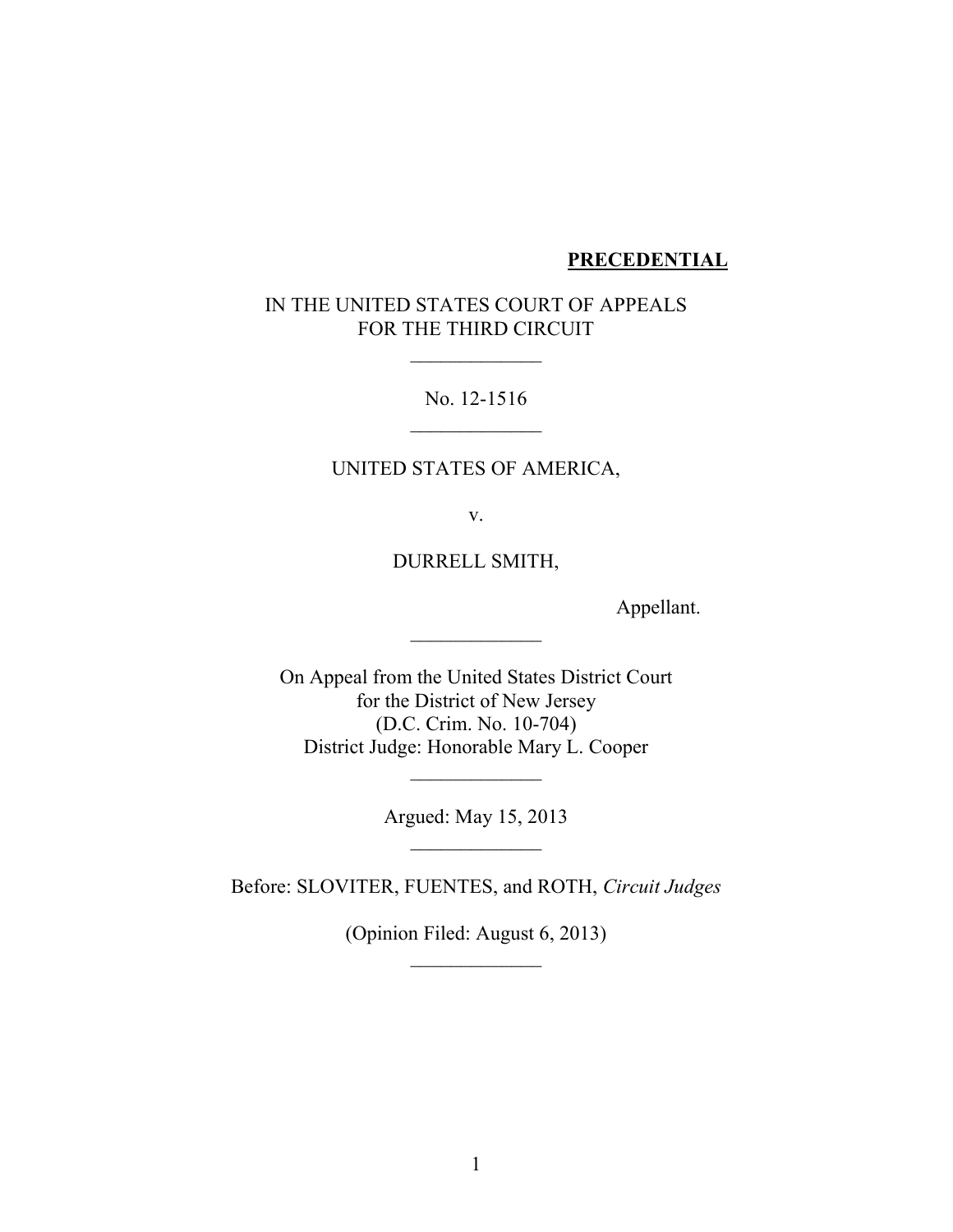Kevin F. Carlucci, Esq. **[ARGUED]** Office of the Federal Public Defender 1002 Broad Street Newark, New Jersey 07102

*Attorneys for Appellant Durrell Smith*

Steven G. Sanders, Esq. **[ARGUED]** Office of the United States Attorney 970 Broad Street Newark, New Jersey 07102

*Attorney for Appellee United States of America*

### OPINION OF THE COURT  $\overline{\phantom{a}}$

 $\overline{\phantom{a}}$ 

FUENTES, *Circuit Judge*:

At Durrell Smith's trial for threatening federal officers with a gun, the Government sought to establish that two years earlier Smith had been observed dealing drugs at the same location as the charged assault. Smith objected, arguing that the relevance of the drug deal to the gun crime requires an inference that because Smith was a drug dealer in the past he must have been a drug dealer on the day in question. The District Court overruled Smith's objection and permitted evidence about the earlier drug sale. Smith was convicted and sentenced to 30 years in prison.

We conclude that the evidence of Smith's drug distribution, two years before the incident for which he was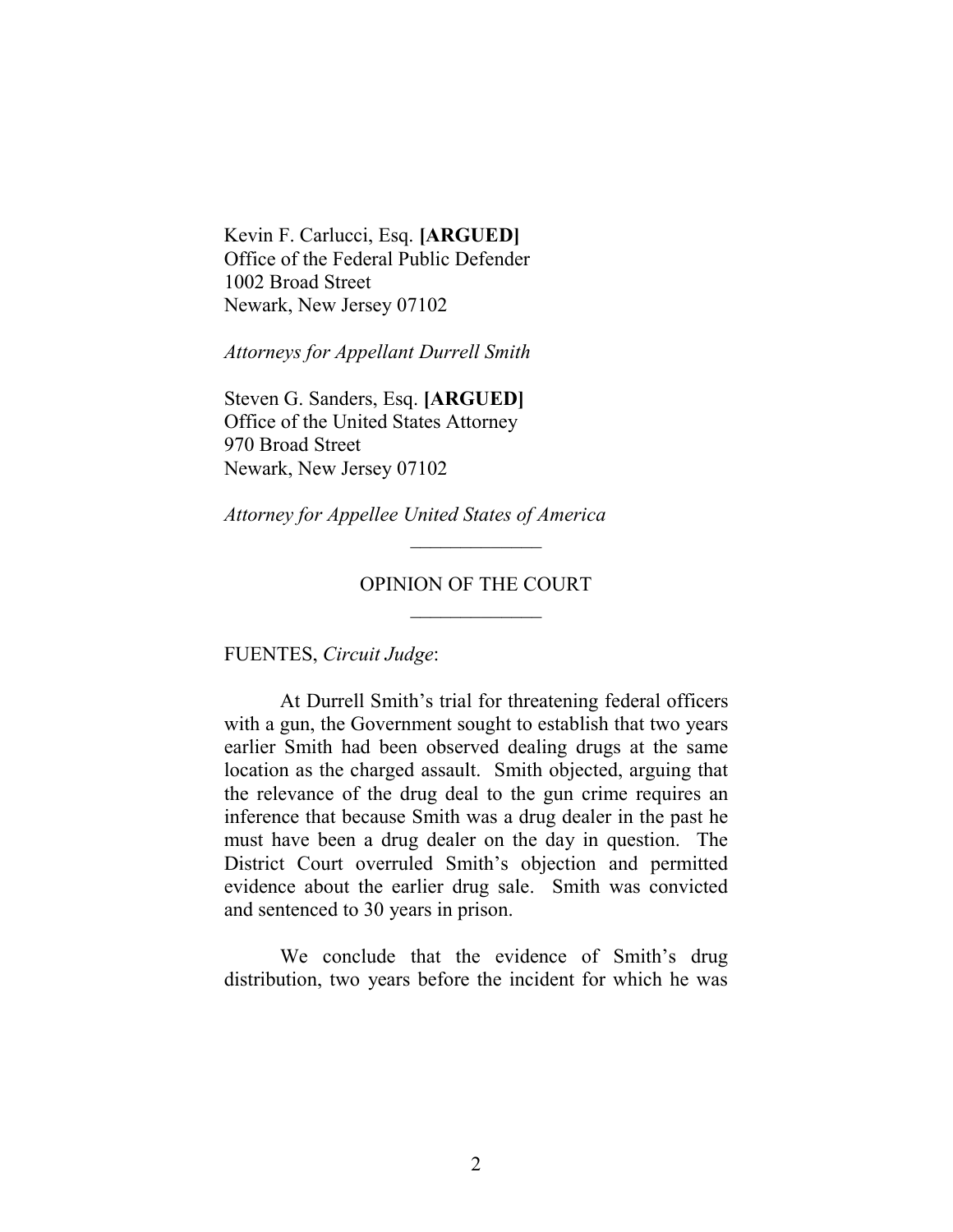on trial, violates our long-standing requirement that, when seeking to introduce evidence of prior bad acts under Rule 404(b), the proponent must set forth "a chain of logical inferences, *no link of which* can be the inference that because the defendant committed . . . offenses before, he therefore is more likely to have committed this one." *United States v. Sampson*, 980 F.2d 883, 887 (3d Cir. 1992) (emphasis added). We therefore reverse the District Court's evidentiary ruling, vacate Smith's conviction as to Counts 1 and 2 of the Indictment, and remand for a new trial.

### **I. Factual and Procedural Background**

### **A. The September 2010 Incident**

On September 1, 2010, FBI Agent Michael Alerassool and three other officers were conducting surveillance in an unmarked car with tinted windows on the corner of Brunswick and Parkhurst Streets, as part of an ongoing drug activity investigation in Newark. Most people in the vicinity scattered when the vehicle arrived on the street, but Alerassool observed Appellant Durrell Smith through the car window, standing his ground across the street and staring into the vehicle.

Smith then disappeared from Alerassool's sight but returned about one minute later, walking at a regular pace towards the car. As Smith passed under a street lamp, Alerassool noticed that he had a handgun in his right hand, "pointing [the gun] kind of at a downward angle," about seven inches from his right thigh. App. 115. Smith then began to rotate his shoulder to face the officers as he approached the vehicle. Alerassool called out to the others in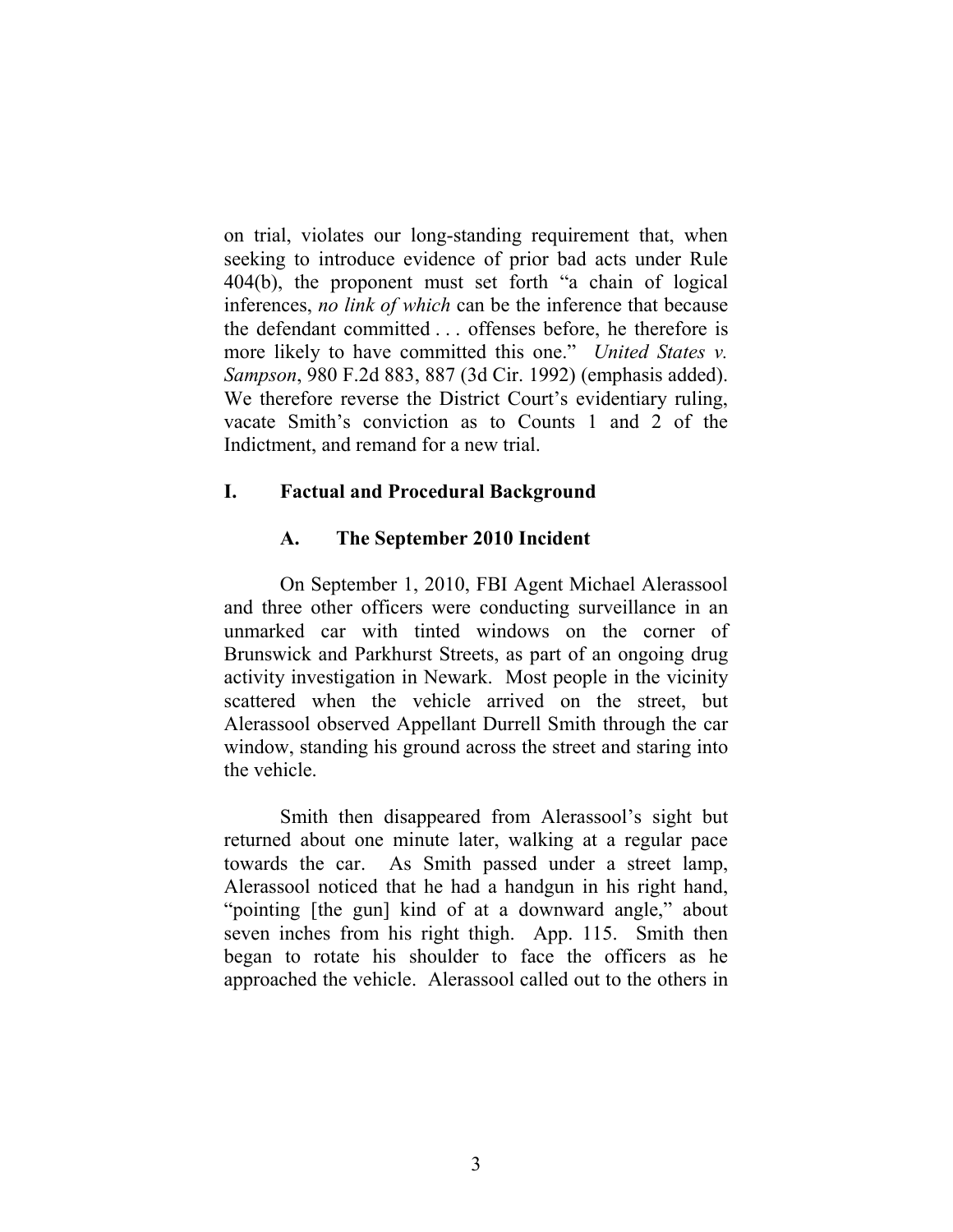the car that Smith had a gun, and Smith was arrested before he could get any closer. The officers recovered a CF-380 semi-automatic handgun from Smith's person but there is no contention that drugs were found on Smith on that day.

The next day, Smith was interviewed by Newark Police Detective Raul Diaz. Smith waived his *Miranda* rights and confessed that he had been on the corner of Brunswick and Parkhurst the night before and that he had a gun. However, Smith denied that the gun belonged to him. Moreover, Smith claimed that he retrieved the gun in selfdefense because, although he did not know who was in the car, he feared for his life given that there had been a shooting nearby two weeks prior involving a similar car.

#### **B. The Government's Rule 404(b) Motion**

Smith, a convicted felon, was indicted on three counts: (1) threatening a federal officer in violation of 18 U.S.C.  $\S$ § 111(a)(1) & (b); (2) using and possessing a firearm in furtherance of a crime of violence, in violation of 18 U.S.C.  $§ 924(c)(1)(A)(ii);$  and (3) unlawful possession of a firearm by a convicted felon, in violation of 18 U.S.C.  $\S 922(g)$ .

Before trial, the Government moved *in limine* to admit evidence under Rule 404(b) of the Federal Rules of Evidence that, two years prior to his arrest, Smith had engaged in a drug transaction on the same street corner. The Government noted that the "case boils down to" Smith's motivation in retrieving the gun because Smith claimed that he retrieved it in self-defense, and that the evidence would rebut that theory by establishing that Smith had a motive to assault the people in the vehicle. App. 40. Specifically, the evidence would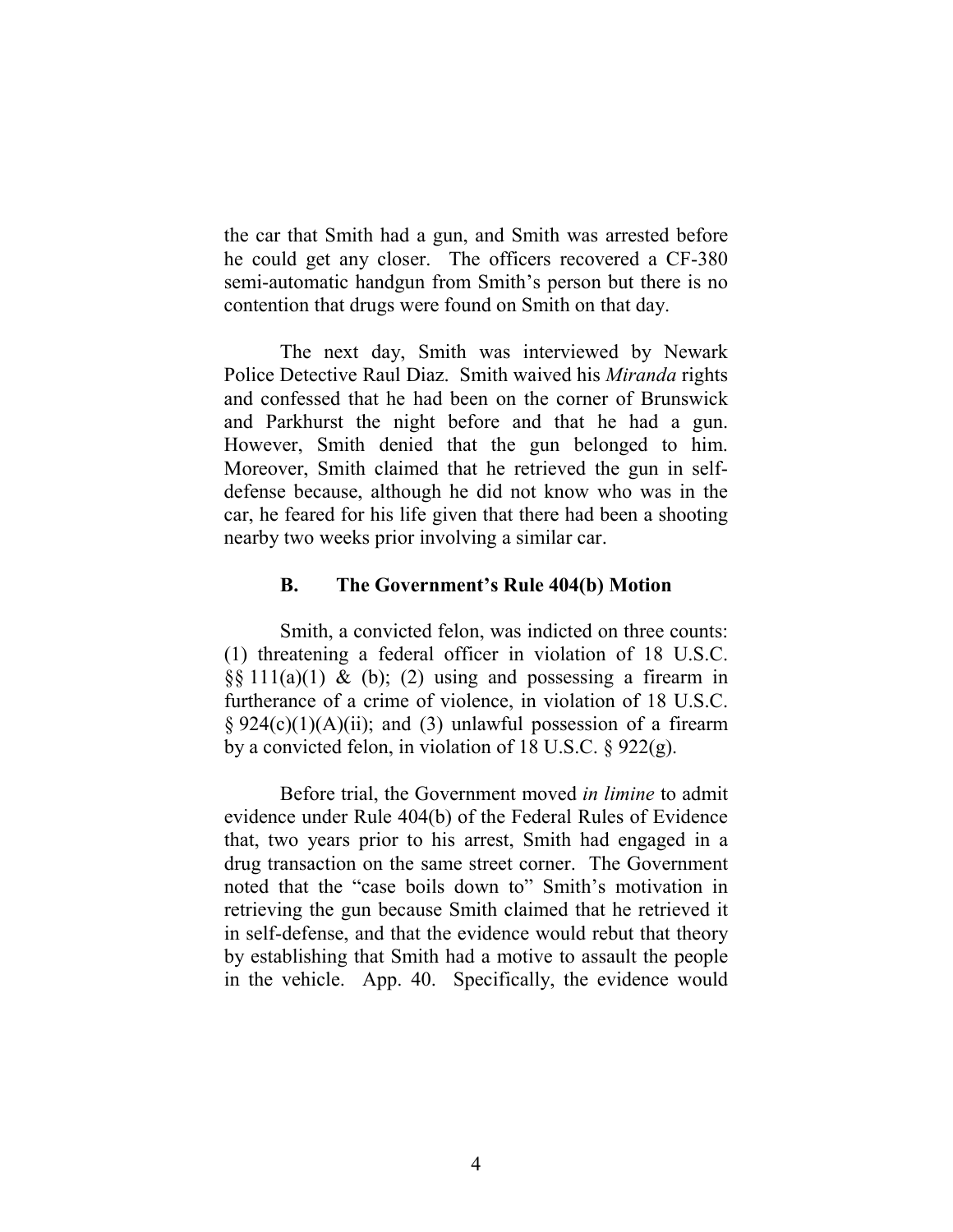show that Smith "has a history of selling heroin on this corner," which, along with evidence that "drug dealers often leave the guns in a stash and the drugs in a different stash" and that drug dealers use weapons, would prove that Smith wanted to assault the officers to protect "his drug turf . . . that particular night." App. 44, 46. Smith objected, arguing that this line of reasoning violated Rule 404(b)'s prohibition on evidence about a defendant's character, used to show his propensity to act in accordance with that character. The District Court deferred ruling on the motion.

After concluding its initial presentation of the evidence, the Government renewed its motion, again arguing that the evidence of the 2008 drug deal was necessary to show that Smith's reason to assault the officers was to protect his turf. The Government framed its argument as "this defendant was seen in the past selling drugs at that particular corner, which shows that he sells drugs at that corner." App. 212. Smith again objected, arguing that the evidence was impermissible propensity evidence.

The District Court allowed the evidence, explaining that it "is important to the Government in order to connect its proofs that there was an intentional assault." App. 217. The Court reasoned that because "the issue that the jury ha[d] to resolve" was whether Smith's motivation was "offensive, rather than merely defensive," the evidence was admissible to determine whether Smith acted in self-defense. App. 220. The Court then correctly recognized that admissibility of Rule 404(b) evidence requires district courts to follow four steps, as set forth in *Huddleston v. United States*, 485 U.S. 681, 691 (1988). Analyzing these steps, the District Court concluded that the evidence was offered for a proper purpose under Rule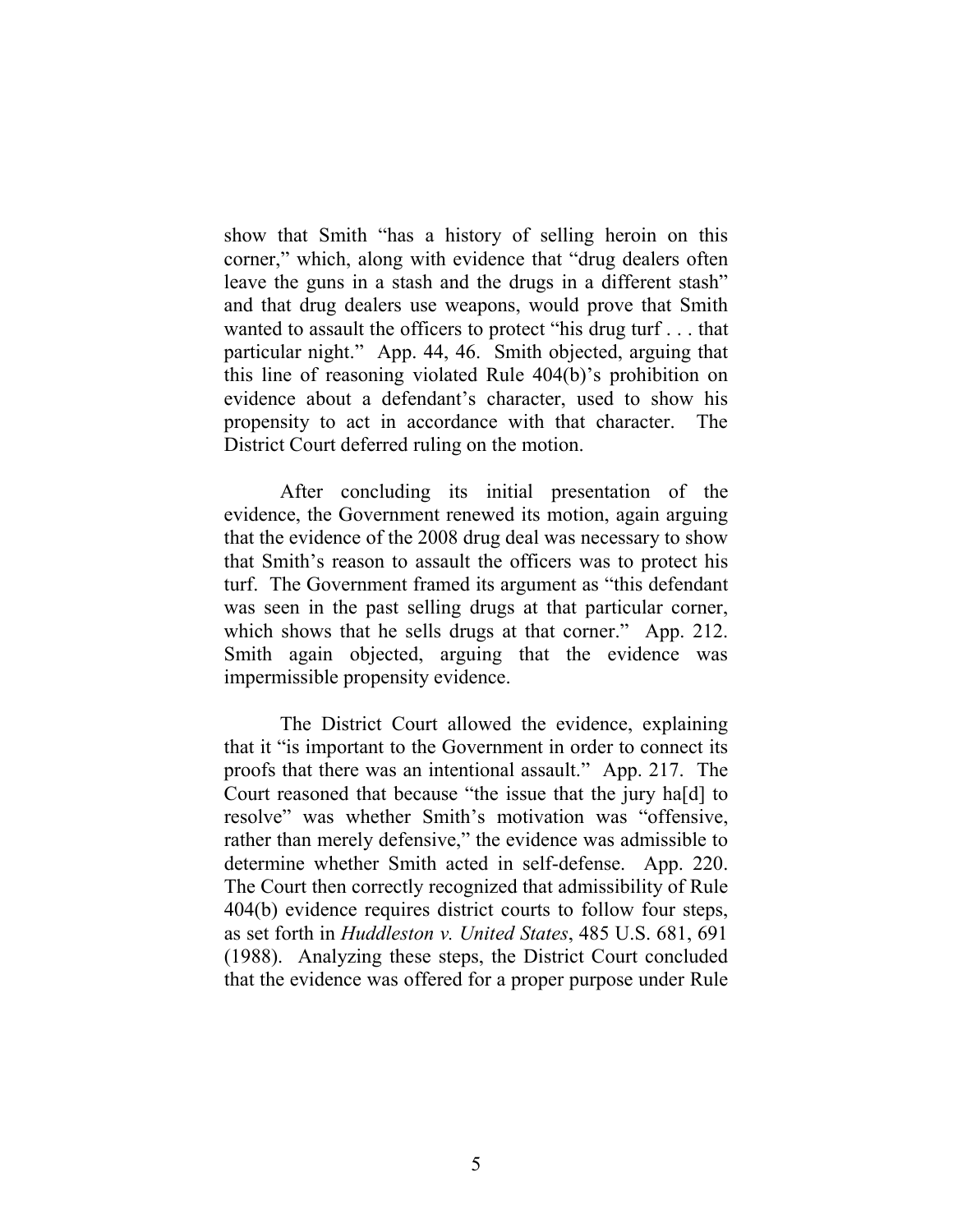404(b), *i.e*., "to establish motive;" that the evidence was relevant under Rule 402; that although the evidence was "significantly prejudicial" it was not "unfairly prejudicial" under Rule 403; and that it would give an appropriate limiting instruction to the jury. App. 221-22.

### **C. The September 2008 Incident**

After this ruling, FBI Agent Michael Brooks testified that in September 2008 he was conducting an investigation of drug activity in the same corner in Newark as the one Smith was arrested on in 2010, when he observed Smith engaging in a sale of heroin. There were no firearms involved in the 2008 incident.

The District Court then gave a limiting instruction, which it repeated after its final charge, explaining that the testimony "was admitted for limited purposes only," namely to "decid[e] whether the defendant had the intent and a motive to commit the acts charged." App. 239. The Court asked the jury not to "consider this evidence as proof that the defendant has a bad character or any propensity to commit crimes." App. 240.

### **D. Closing Arguments, Conviction, and Sentence**

The Government began its summation by painting Smith as a drug dealer with "turf" to protect. App. 338. The prosecutor twice argued that on the night of September 2010 Smith meant to threaten the people in the car because, even if the jury believed Smith's statement that there had been a shooting two weeks prior, Smith wanted to menace the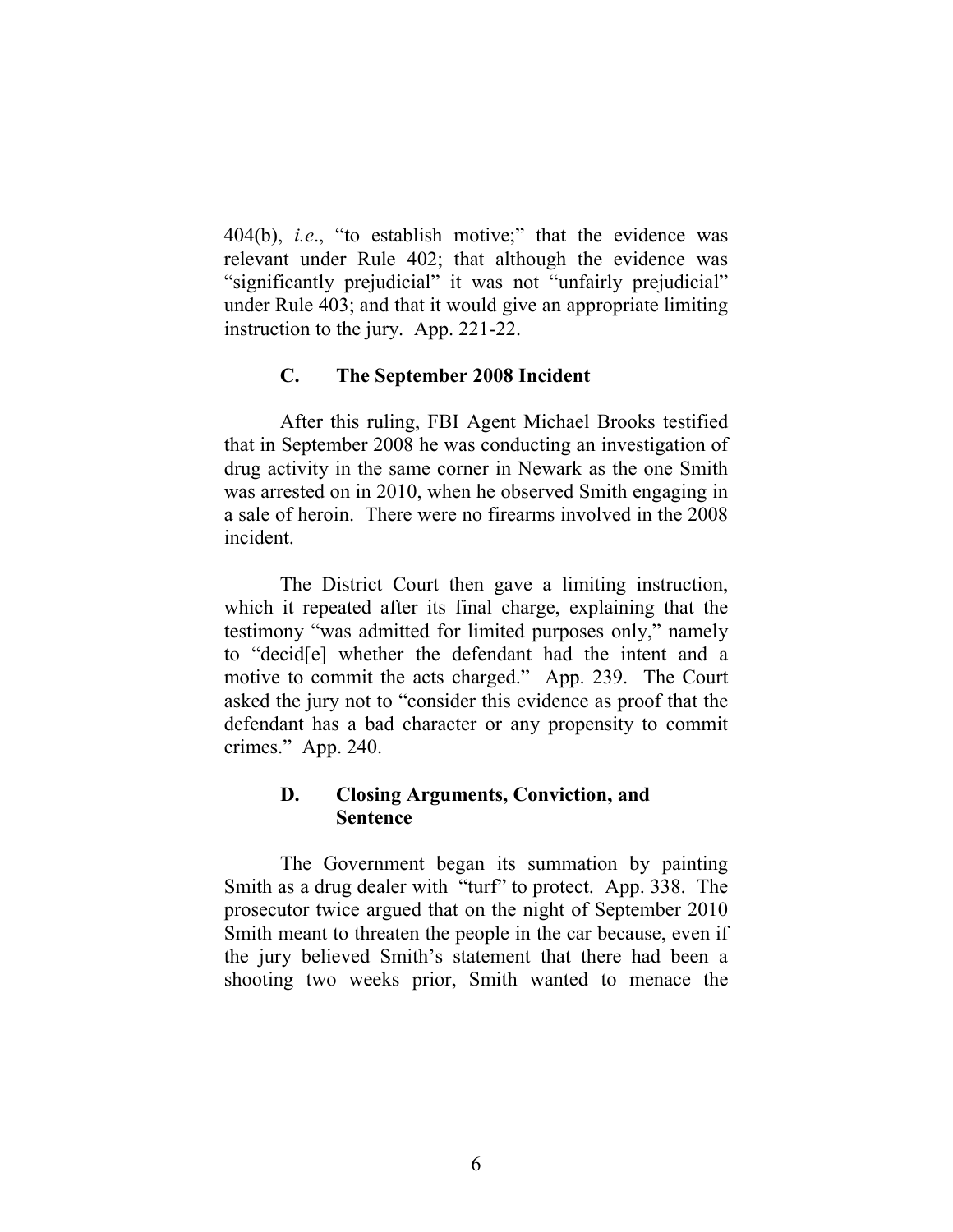individuals in the car for "the shoot-up of [his] turf." App. 343. In rebuttal, the Government also asked the jury to think: "What's [Smith] doing standing on a corner? There is no house there, what's he doing staring at a car? What's he doing over there? . . . He's been on that block before, hasn't he? And not just two years ago." App. 365.

The jury convicted Smith on all counts. He was adjudicated a career offender based on the 2008 heroin sale that was the subject of the 404(b) motion and an unrelated drug possession charge, and sentenced to consecutive sentences of 240 months on the assault charge, 84 months on the use of the gun charge, and 36 months on the felon in possession charge, for a total of 360 months' imprisonment.

### **II. Analysis**

# **A. Rule 404(b) and Standard of Review**

Smith argues that the District Court violated Rule 404(b) of the Federal Rules of Evidence in admitting the evidence of the  $2008$  drug deal.<sup>[1](#page-6-0)</sup> Rule 404(b) prohibits evidence of a crime "to prove a person's character in order to show that on a particular occasion the person acted in accordance with the character." Fed. R. Evid. 404(b)(1). However, "[t]his evidence may be admissible for another purpose, such as proving motive." Fed. R. Evid. 404(b)(2). In determining the admissibility of prior bad acts evidence, a district court must analyze, under the familiar *Huddleston* 

<span id="page-6-0"></span><sup>&</sup>lt;sup>1</sup> The District Court had jurisdiction over this criminal case pursuant to 18 U.S.C. § 3231, and we exercise jurisdiction pursuant to 28 U.S.C. § 1291.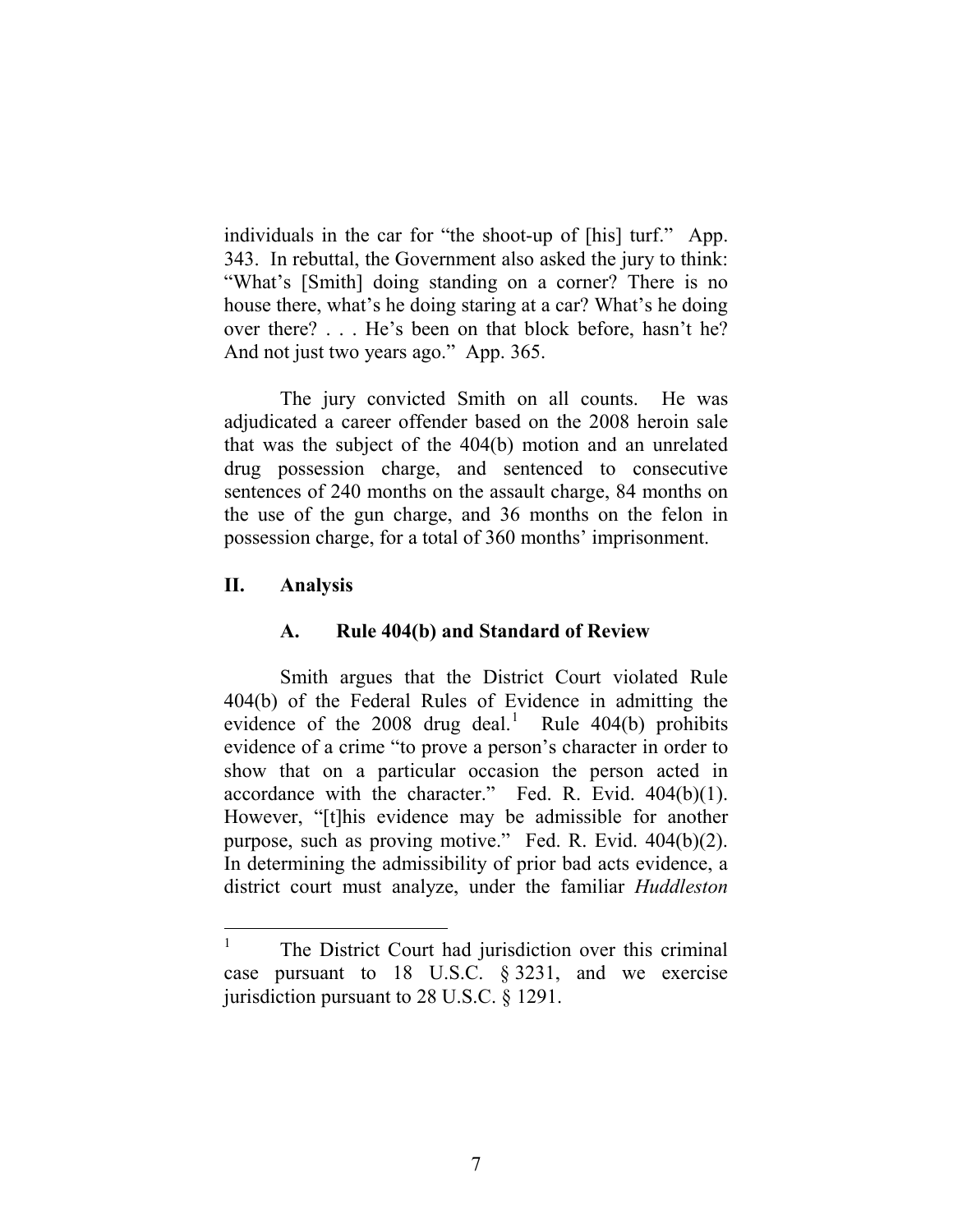test, whether the evidence: (1) has a proper evidentiary purpose under Rule 404(b); (2) is relevant under Rule 402; (3) is of such probative value as to outweigh the prejudice to the defendant as required by Rule 403; and (4) is accompanied by a proper limiting instruction. 485 U.S. at 691. We normally review evidentiary rulings for abuse of discretion, but we exercise plenary review over "whether evidence falls within the scope of Rule 404(b)." *United States v. Green*, 617 F.3d 233, 239 (3d Cir. 2010); *see also United States v. Lee*, 612 F.3d 170, 186 (3d Cir. 2010).

### **B. Whether the Evidence of the 2008 Drug Sale Has a Proper Purpose**

To serve a proper Rule 404(b) purpose, evidence must be "probative of a material issue other than character." *Huddleston*, 485 U.S. at 686. The Government argues that the evidence of Smith's 2008 drug deal fits into Rule 404(b)'s exception for evidence tending to show a defendant's motive, because Smith's 2008 drug dealing shows that Smith had a motive to threaten individuals at the same corner in 2010: to protect his "turf." We agree that motive was relevant in this case and that the evidence of the 2008 drug sale tends to establish motive. But that is not the end of the inquiry.

To meet the first requirement for admissibility, the proponents of Rule 404(b) evidence must do more than conjure up a proper purpose—they must also establish a chain of inferences no link of which is based on a propensity inference. *United States v. Echeverri*, 854 F.2d 638, 644 (3d Cir. 1988); *Sampson*, 980 F.2d at 886-87; *see also* 22 CHARLES ALAN WRIGHT & KENNETH W. GRAHAM JR., FEDERAL PRACTICE AND PROCEDURE: EVIDENCE § 5239, at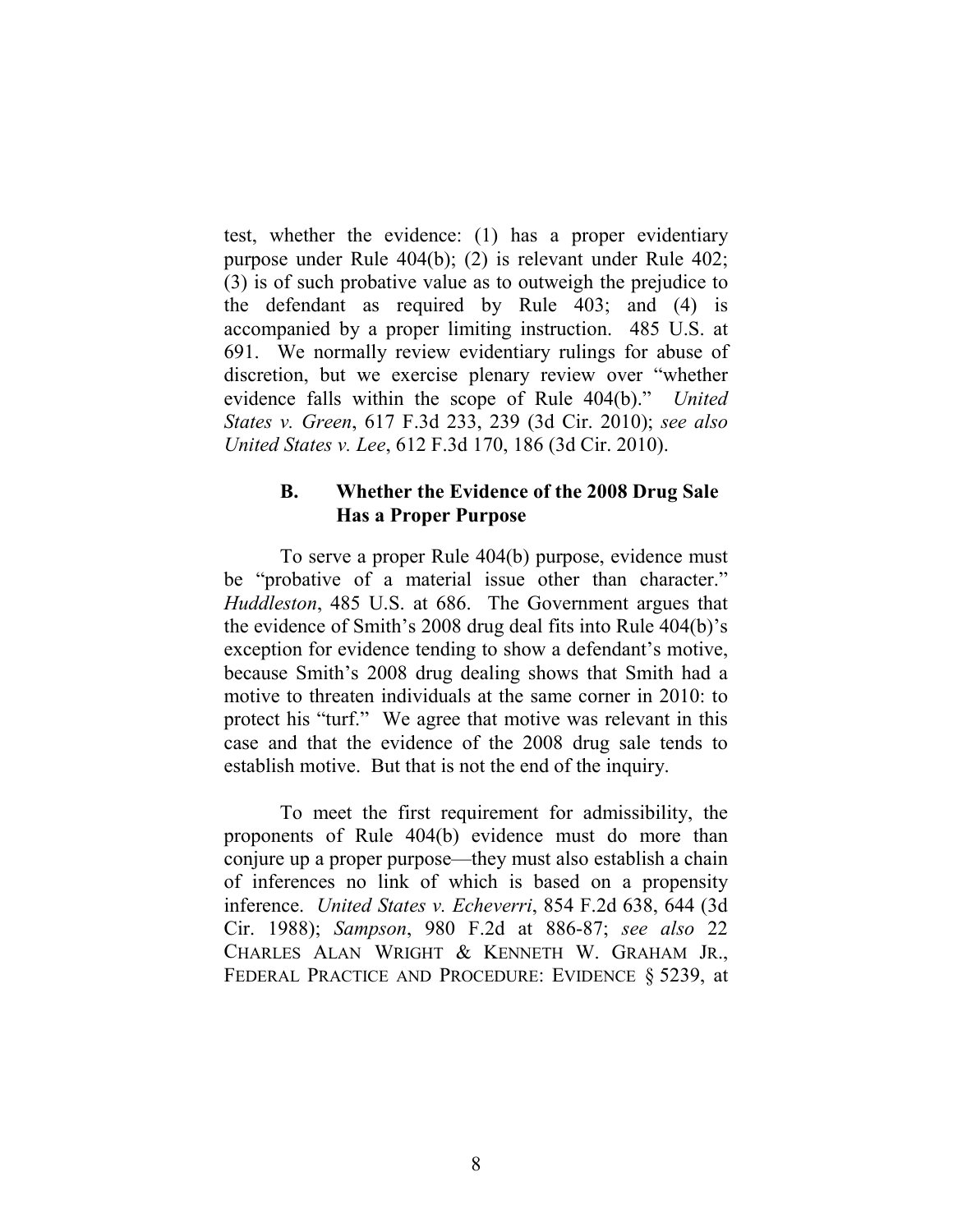459 (1978) ("[E]vidence of other crimes can be used to prove the conduct of a person if the inference to conduct can be made without the need to infer the person's character as a step in the reasoning from the other acts to the conduct in issue."). As we explain below, that did not occur here.

"[T]he line between what is permitted and what is prohibited under Rule 404(b) is sometimes quite subtle," *United States v. Murray*, 103 F.3d 310, 316 (3d Cir. 1997), and "despite the recurrence of the issue[], the opinions are often poorly reasoned and provide little guidance to trial judges." WRIGHT & GRAHAM, § 5239 at 427. The problem stems in part from two competing realities that surround most Rule 404(b) evidence. On the one hand, proponents of Rule 404(b) evidence will normally be able to conceive of a proper purpose other than propensity. But if this were sufficient to admit the evidence, the basic idea embodied by Rule 404(b), that simply because one act was committed in the past does not mean that a like act was again committed, would be threatened. On the other hand, all Rule 404(b) evidence is at least somewhat prejudicial to the party against whom it is admitted and will invite the jury to make inferences about his or her character. This alone cannot lead to exclusion. *United States v. Pettiford*, 517 F.3d 584, 590 (D.C. Cir. 2008). We resolve this inherent tension by requiring that the purpose of the Rule 404(b) evidence be established without an inference that the party against whom it is admitted acted in conformity with whatever the evidence of the prior act says about his or her character. We therefore do not exclude evidence simply if it invites character inferences, but only evidence that is used to prove a person's character and that invites the inference that the person acted in conformity with that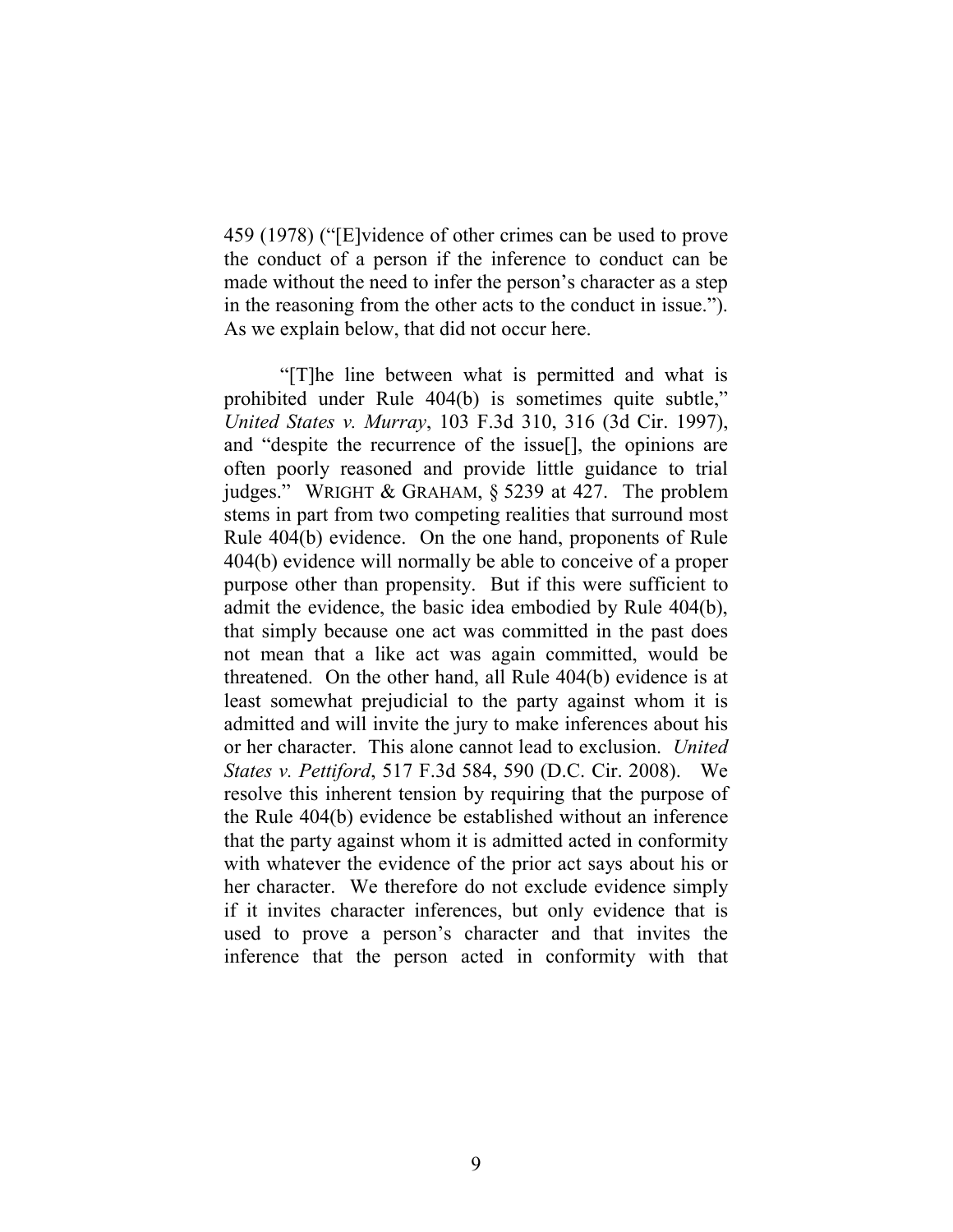character, and was therefore more likely to have committed the charged crime.

The foregoing resolves this case, which presents a somewhat novel fact pattern. The Government insists that the evidence of the 2008 drug sale does not say anything about Smith's character, but simply provides his motive for the assault in 2010, "a continuing interest in his turf." Gov't Br. at 30; *see also id.* at 31 (stating that the Government "never argued that Smith likely committed the charged assault because he previously sold drugs," only that the "prior drug sale showed [Smith's] interest in the corner"). The problem with this line of reasoning is that, for the evidence of the 2008 drug sale to speak to Smith's motives in 2010, one must necessarily (a) assume something about Smith's character based on the 2008 evidence (that he was then a drug dealer), and (b) infer that Smith acted in conformity with that character in 2010 by dealing drugs and therefore had a motive to defend his turf. This clearly violates Rule 404(b) because the Government used the 2008 drug deal "to prove [Smith's] character [as a drug dealer] in order to show that on a particular occasion [Smith] acted in accordance with th[at] character." Fed. R. Evid  $404(b)$ .<sup>[2](#page-9-0)</sup>

Had Smith been observed dealing drugs on that street corner the morning of the incident, the Government would have a much stronger case, as it may have argued that the evidence had the proper purpose of showing a "common

<span id="page-9-0"></span><sup>&</sup>lt;sup>2</sup> The Government cannot explain how or why Smith would have "turf" to protect if he were not a drug dealer and we reject the unpersuasive attempts to separate the concepts of "turf" and "drug dealer."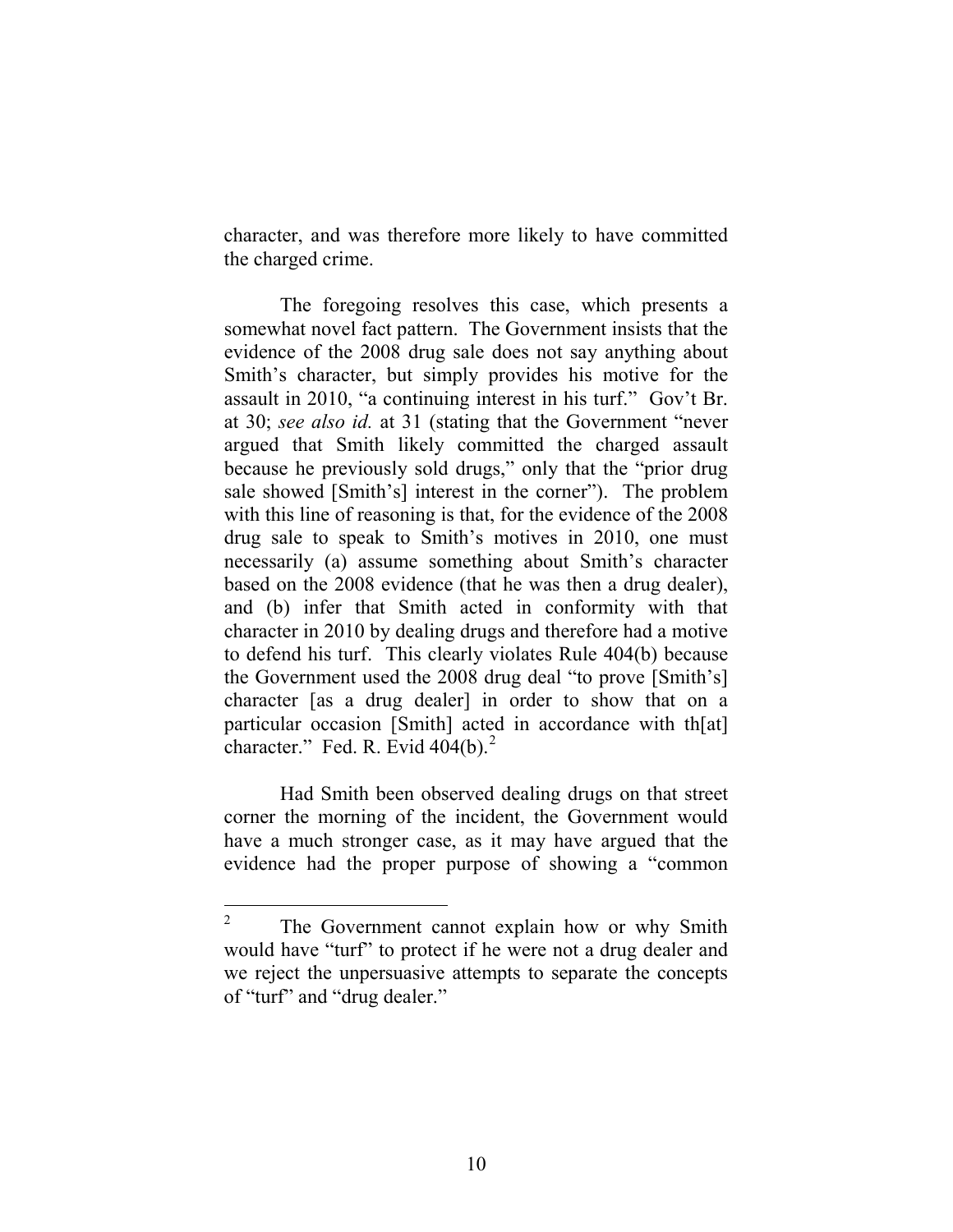scheme or plan," *see* Rule 404(b)(2), or "as background information which completes the story of the crime," *Green*, 617 F.3d at 249. But, "ordinarily, when courts speak of 'common plan or scheme,' they are referring to a situation in which the charged and the uncharged crimes are parts of a single series of events." *Gov't of V.I. v. Pinney*, 967 F.2d 912, 916 (3d Cir. 1992). Here, there is no contention that the 2008 drug deal and the 2010 crime were part of a single series of events. Nor could there be. Moreover, the temporal separation between the two events, the lack of similarity between them (in that one involved drugs and no gun and the other a gun and no drugs), and the isolated nature of the 2008 drug deal, all weaken the force of the evidence standing on its own, to the point where the jury has to make inferences about Smith's character from his 2008 conduct in order to learn something about Smith's 2010 motivations from that conduct. *See, e.g.*, *Murray*, 106 F.3d at 318 (reversing inclusion of evidence of a prior uncharged murder in a prosecution for a different murder in part because the method of the first murder was different than the second); *United States v. Mayans*, 17 F.3d 1174, 1182-83 (9th Cir. 1994) (reversing the admission of the Rule 404(b) evidence because there was not a close connection between the past drug deals and the charged offense).

That the Government did not explicitly make a propensity argument does not change the outcome, particularly given that it did invite the jury to make the improper inferential leaps at summation with its explicit and repeated references to Smith's "turf," and with the rhetorical questions: "What's he doing over there? . . . He's been on that block before, hasn't he? And not just two years ago." These circumstances are reminiscent of *United States v. Conner*,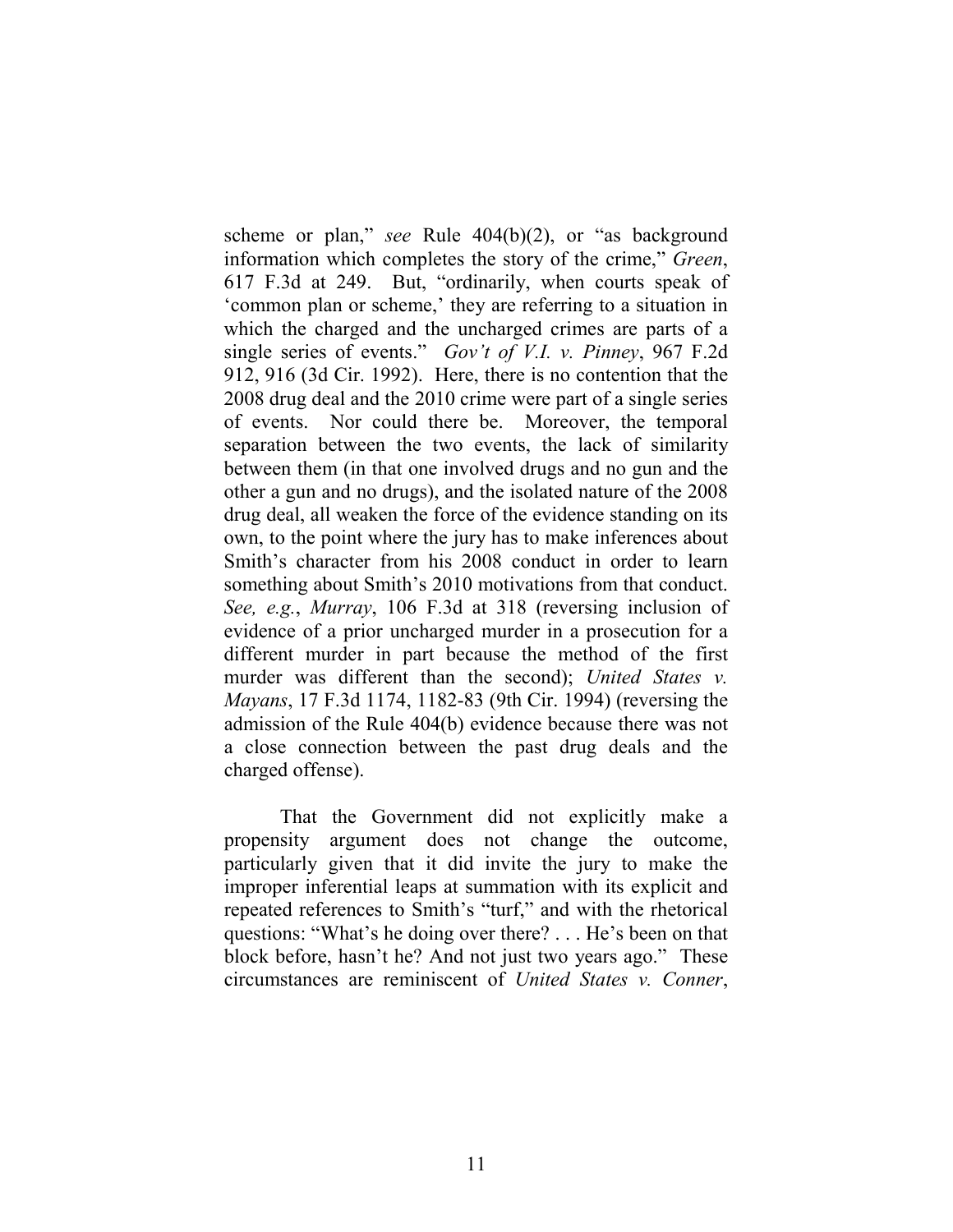where the Seventh Circuit held that evidence of a prior drug deal was improperly admitted because the Government repeatedly invited the jury to infer that the defendant had acted in conformity with the past conduct, noting that it "was not an 'isolated incident,' and not[ing] that the second [act] corroborated the first [act]." 583 F.3d 1011, 1024 (7th Cir. 2009). The court reasoned that "[t]he implication of the prosecutor's argument was that Conner was more likely to have [committed the charged crime] because he had done so on other occasions." *Id.* at 1024-25. *See also Murray*, 103 F.3d at 320 (overturning the admission of evidence of a prior murder because the prosecutor had asked at closing: "Doesn't [the prior murder] help establish that this defendant was part of this conspiracy [for the charged murder]? . . . . [D]oesn't that help establish that this defendant is . . . a killer?").

Moreover, the cases cited in the Government's brief contrast sharply with, and are distinguishable from this case, as none involved a situation where the jury was required to make an assumption about the defendant's character based on the past act, or to elucidate the defendant's motive by assuming that the defendant acted in accordance with that character when committing the charged crime. *See, e.g.*, *Green*, 617 F.3d at 249-50 (admitting evidence that a defendant on trial for attempting to buy cocaine had threatened to kill an informant, as evidence of the informant's motive to cooperate); *United States v. Sriyuth*, 98 F.3d 739 (3d Cir. 1996) (admitting evidence the defendant had sexually assaulted a kidnapping victim, as it established a motive for the charged kidnapping).<sup>[3](#page-11-0)</sup>

<span id="page-11-0"></span><sup>&</sup>lt;sup>3</sup> That Smith may have invited the testimony by making an issue of his lack of motive to assault the officers does not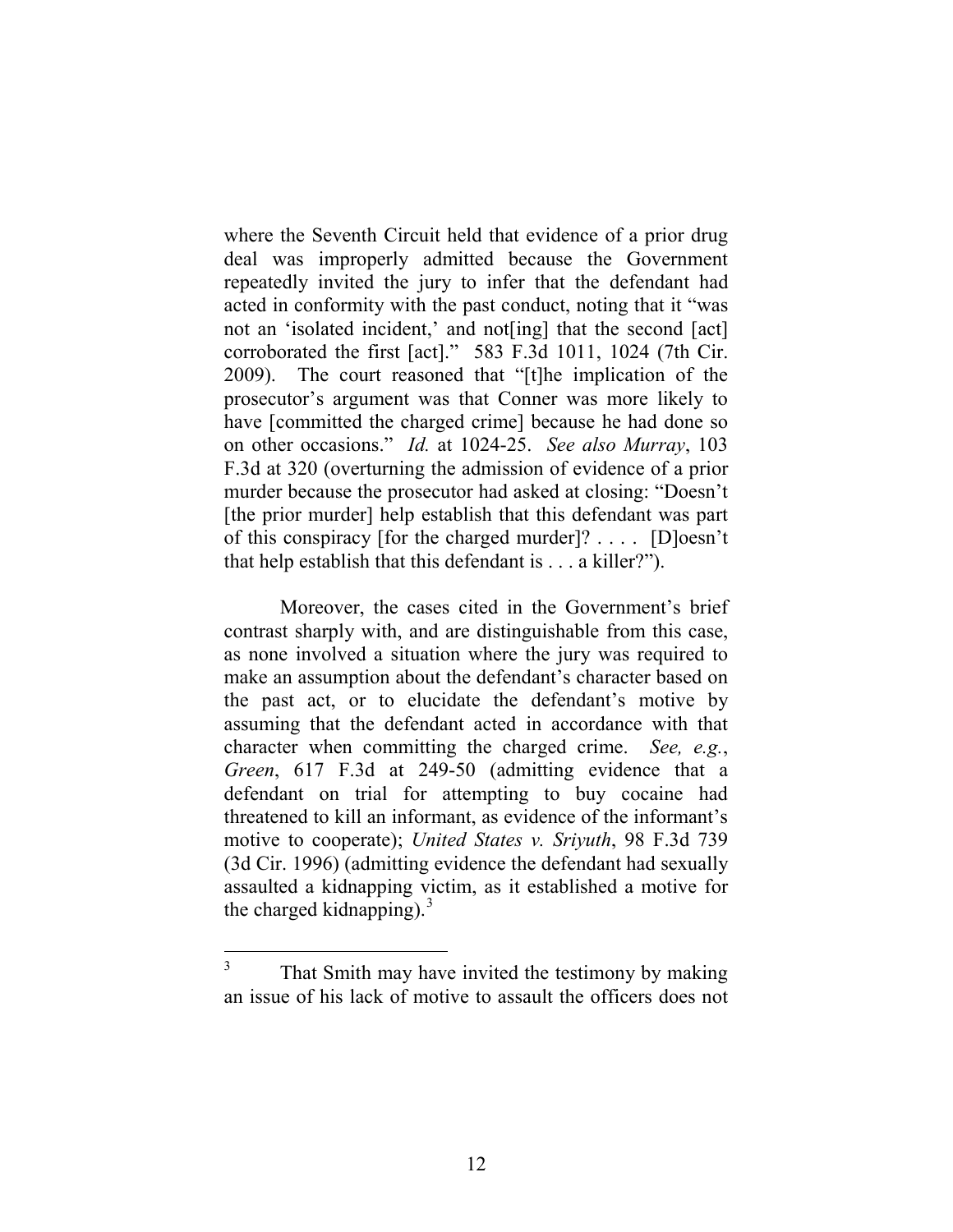The Government also attempts to narrow the scope of Rule 404(b) by contending that the "no link" prohibition is limited to inferences that the defendant committed "the crime charged," and posits that because the 2008 act (drug dealing) is not the same as the act charged (assault), no error occurred. Gov't Br. at 30-31 (citing *United States v. Himelwright*, 42 F.3d 777, 782 (3d Cir. 1994)). But Rule 404(b) is not so limited. The problem with propensity evidence is that it "weigh[s] too much with the jury [because it] overpersuade[s] them as to prejudge one with a bad general record and den[ies] [the defendant] a fair opportunity to defend against a particular charge," without limitations based on whether the charged and uncharged acts are the same. *Michelson v. United States*, 335 U.S. 469, 476 (1948). Limiting the reach of the Rule as the Government suggests would curtail these protections in a way that, to our knowledge, no court ever has. *See, e.g.*, *Himelwright*, 42 F.3d at 785-86 (holding that evidence of purchases of weapons was inadmissible in a trial for a different crime, making threats to postal workers).

As a final argument, the Government analogizes this case to a hypothetical situation wherein a defendant is observed breaking into a vacant lot in order to live there, and is later prosecuted for threatening an individual who also attempted to enter that lot. The Government contends that in

 $\overline{a}$ 

eliminate the rule that no link in the chain of logical inferences may involve a propensity inference. *See, e.g.*, *Pinney*, 967 F.2d at 917 (noting that the "need to dispel an exculpatory [explanation] implanted by the defense . . . can fulfill the proper purpose requirement of Rule 404(b)" but excluding the evidence as a violation of the "no link" requirement).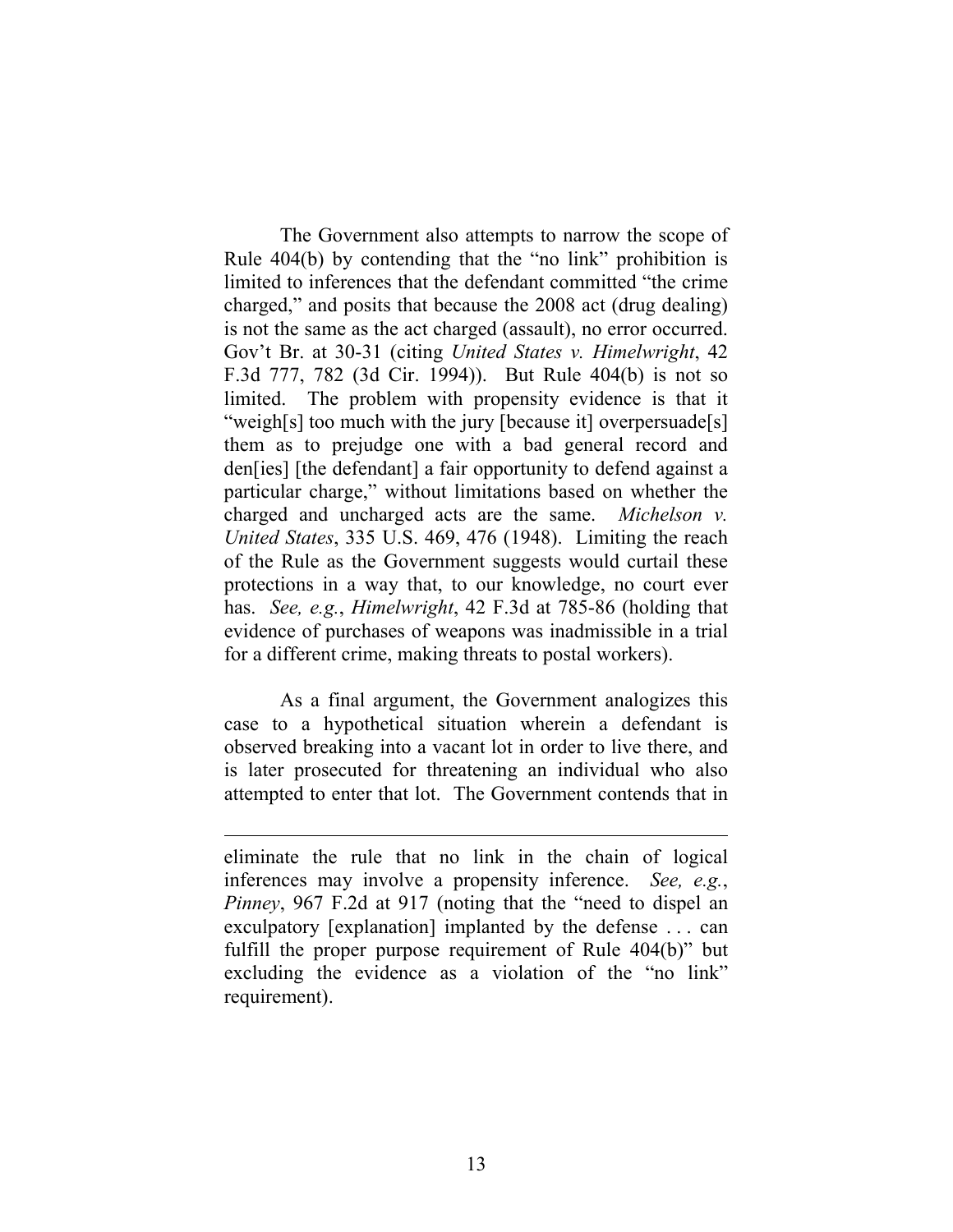that situation, evidence of the prior breaking and entering would be admissible to explain the defendant's motive to threaten the would-be intruder. But even assuming we agree with that legal proposition, the hypothetical only highlights what is different, and dispositive, about this case—the evidence of the prior breaking and entering does not speak to the defendant's character as someone likely to make threats, and the motive does not hinge on an inference that he acted in accordance with that character. Additionally, the breaking and entering evidence fairly "completes the story [of the crime]" without a propensity inference. *Green*, 617 F.3d at 249. Here, however, there is no continuous, ongoing conduct between the 2008 and 2010 acts (that Smith was in jail for some of the intervening months explains but does not eliminate the lack of continuity between the two acts). Moreover, to reach the "motive" purpose from the evidence of the 2008 drug sale, an inference about Smith's character (that he was a drug dealer) and an inference that he acted in conformance with that character in 2010, are required before the jury may determine that Smith committed the charged crime. As a matter of law, then, the evidence of the 2008 drug sale did not have a proper Rule 404(b) purpose.

### **C. The Balancing Required By Rule 403**

We also conclude that the District Court's balancing of the prejudicial nature of the evidence against its probative value warrants reversal. To start, the District Court stated that the effect of the 2008 drug deal evidence was "significantly prejudicial" to Smith. App. 221. After this statement, however, the District Court merely said that "given the issues in this case, it is not unfairly prejudicial." App. 222. In light of the significantly prejudicial nature of the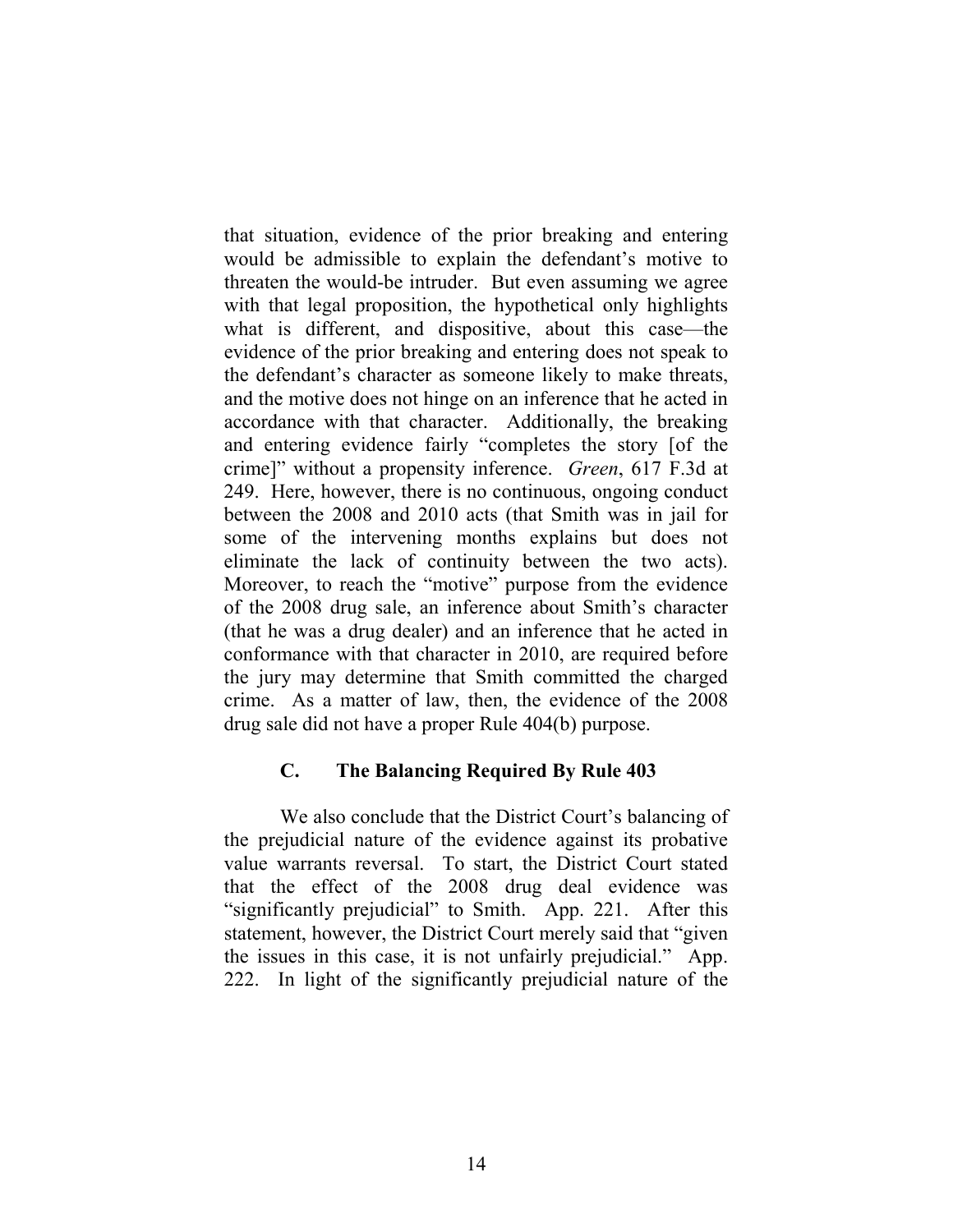prior acts evidence, we find this recitation of the third *Huddleston* factor insufficient. In particular, the District Court did not address the diminished probative value of the evidence of the 2008 drug deal in light of the fact that the transaction did not involve firearms, or of the fact that the charged 2010 offense did not involve narcotics. Thus, we also reverse Smith's conviction because the District Court's Rule 403 reasoning "is not apparent from the record." *United States v. Sampson*, 980 F.2d 883, 889 (3d Cir. 1992). [4](#page-14-0)

#### **D. The Error Was Not Harmless**

The Government finally contends that any error was harmless because: (1) Smith confessed that he retrieved the gun to protect himself; (2) his counsel conceded at closing that Smith carried the gun "in such a way as to discourage the occupants of the car from 'messing' with him"; and (3) Smith returned to the corner "instead of simply walking away."

<span id="page-14-0"></span>We also find unpersuasive the contention that the prejudicial effect of the 2008 drug sale evidence is diminished because the crime charged was more serious. If that was the proper rubric of analysis, defendants on trial for the most serious crimes would be exposed to a broader universe of Rule 404(b) evidence than defendants on trial for mundane offenses, a result we cannot square with the text or purpose of the Rule. *United States v. Gilbert*, a case which the Government contends supports a contrary conclusion, only spoke of the comparative prejudicial effect of two sets of proffered Rule 404(b) evidence, it did not involve weighing the prejudicial effect of Rule 404(b) evidence against the crime charged based on their relative seriousness. 229 F.3d 15 (1st Cir. 2000).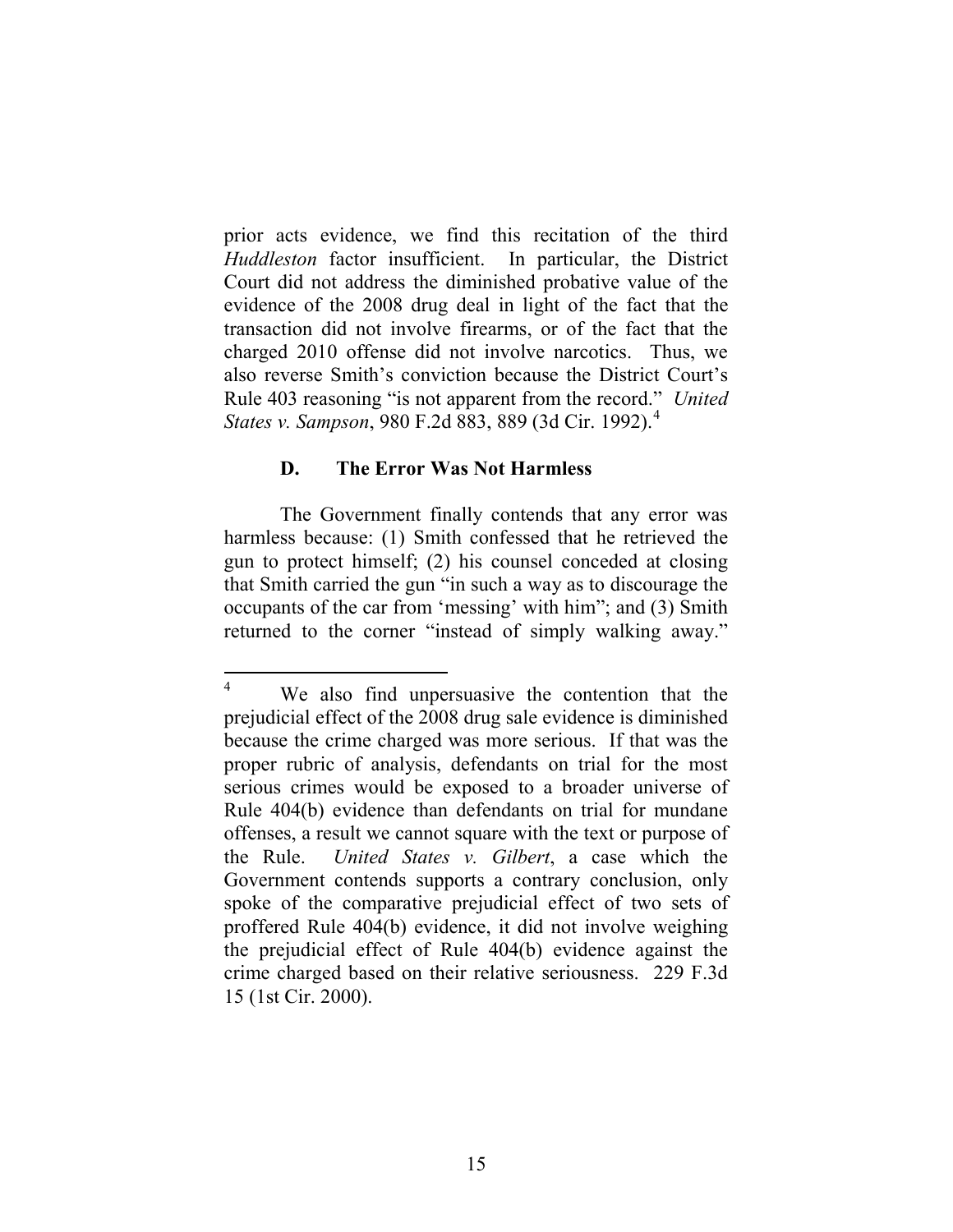Gov't Br. at 37. We disagree. Smith's counsel's statements at summation are not evidence. More importantly, evidence that Smith returned to the street corner rather than walking away and that he wanted to protect himself, while certainly probative of Smith's motives, is hardly enough to convince us that "it is highly probable that the error did not contribute to the judgment." *United States v. Helbling*, 209 F.3d 226, 241 (3d Cir. 2000) (internal quotation omitted). Indeed, the District Court characterized the totality of the evidence without the 2008 drug sale as establishing "fairly innocent . . . circumstances." App. 219. Accordingly, the error was not harmless $^5$  $^5$ 

### **III. Conclusion**

For the foregoing reasons, we reverse the District Court's admission of the evidence of the 2008 drug sale, vacate Smith's conviction as to Counts 1 and 2 and his sentence in its entirety,<sup>[6](#page-15-1)</sup> and remand the case for a new trial.<sup>[7](#page-15-2)</sup>

<span id="page-15-0"></span> $5$  Nor are we convinced that the curative instruction is sufficient to permit us to overlook the error. We credit Smith's contention that, had the District Court tailored the instruction to the specific facts of this case, it would have discovered that the "motive" purpose of the 2008 evidence was infused with improper propensity inferences.

<span id="page-15-2"></span><span id="page-15-1"></span><sup>6</sup> We vacate Smith's sentence in its entirety so that the District Court may "reconstruct the sentencing architecture upon remand." *United States v. Davis*, 112 F.3d 118, 122 (3d Cir. 1997).